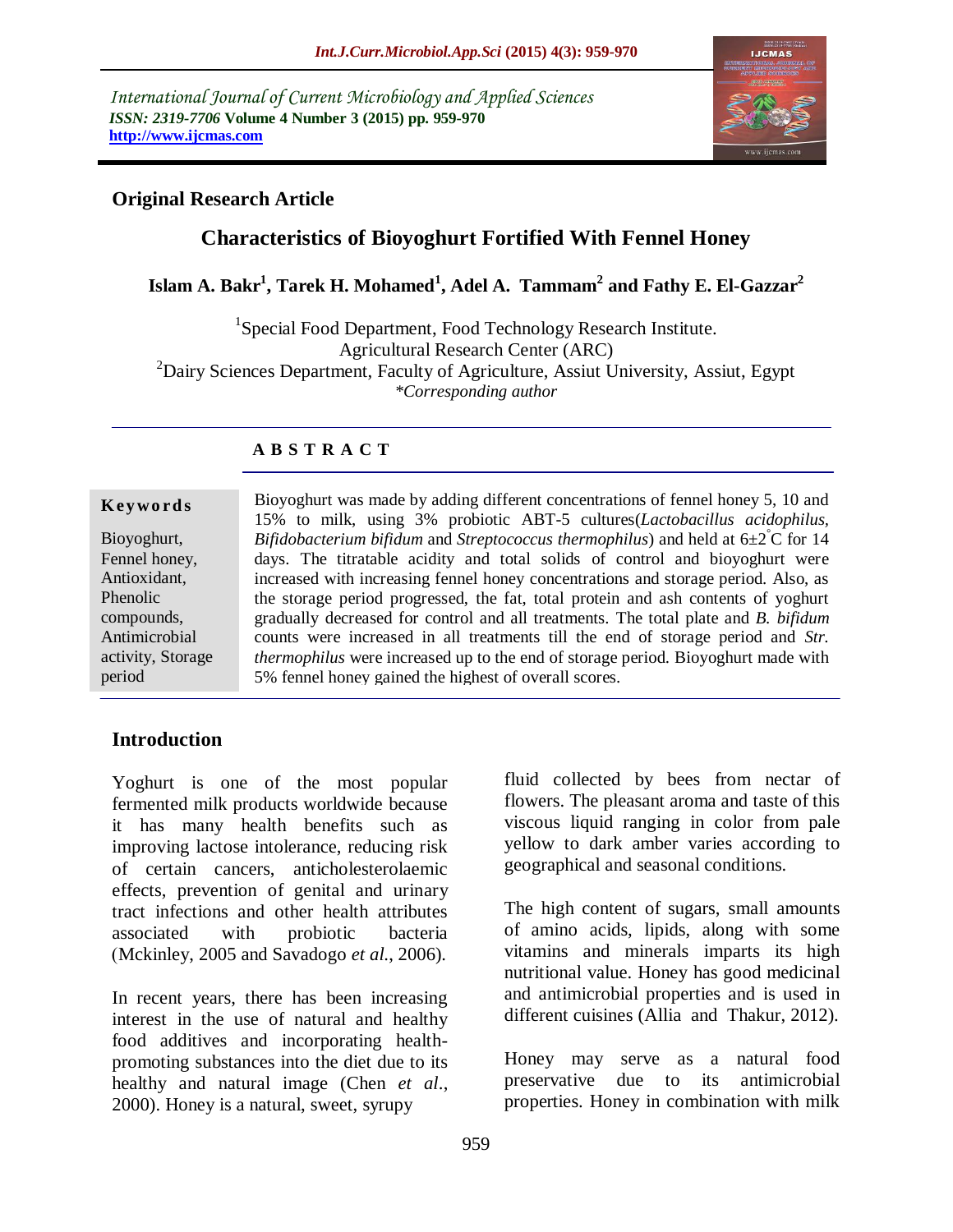provides an excellent nutritional value and it is recommended for use for children as a main source of nutrition (Klain and Massiom, 1969 and Chen *et al.*, 2000).

Honey is considered as an intermediate moisture food, generally contains a low microbial load and has a long shelf life. The water activity of honey reserves the food stuff (Scott, 1957). It has been observed that molds, yeasts and bacterial spores can be present in honey at low levels, but vegetative bacteria generally are not found (Snowdon and Cliver, 1996).

Yoghurt, Kefir, and similar fermented milk products are on the way to becoming major nutraceuticals aimed at treating a variety of disease conditions (Katz, 2001).

Consumption of yoghurt inhibited the growth of certain types of tumor, and it has been suggested that some factor in the cell walls of the bacteria could be responsible for the effect (Gilliland, 1979).

Honey acts as a prebiotic because it contains fructose and oligosaccharides which might be the primary components contributing to enhance the growth and promoting of lactic and acetic acids production by *Bifidobacterium ssp*. and yoghurt starter (Kajiwara *et al.*, 2002).

Also, there has been continued interest in incorporating honey into foods due to its healthy' and natural image (Tamime and Robinson, 1985). The high osmolarity and acidity of honey are among the physical characteristics that contribute to its antibacterial activity.

Hydrogen peroxide, volatiles, organic acids, flavonoids, beeswax, nectar, pollen and propolis are important chemical factors that provide antibacterial properties to honey (Molan, 1992).

Finally, honey could be used as a sweetener and prebiotic in order to improve fermentative aptitudes of bifidobacteria in desirable flavor mix probiotic product and with a relatively stable shelf life (Riazi and Ziar, 2012).

The phenolic compounds present in honey are flavonoids and phenolic acids which can also serve as markers for determining the botanical origin of honey. The phenolic acids were divided into two subclasses, substituted benzoic acids and cinnamic acids while the flavoids were divided into three classes with structural similarity namely flavonols, flavones and flavanones. The phenolic compounds contribute to the beneficial properties of honey due to their anti-oxidant nature (Estevinho *et al.,* 2008).

The present study was undertaken to develop bioyoghurt using fennel honey as a sweetener; natural prebiotic and probiotic bacteria and to evaluate the chemical, microbiological and sensory properties of bioyoghurt held at  $6\pm 2^{\circ}$ C for two weeks of storage.

# **Materials and Methods**

#### **Materials**

Buffalo's milk was obtained from Collection Milk Centre in Arab EL Awamer, Assuit, Egypt.

ABT-5 cultures (*Lactobacillus acidophilus, Bifidobacterium bifidum* and *Streptococcus thermophilus*) were obtained from Chr. Hansen; Arpajon, France.

Fennel honey was obtained from Emtnan Company, Assuit, Egypt.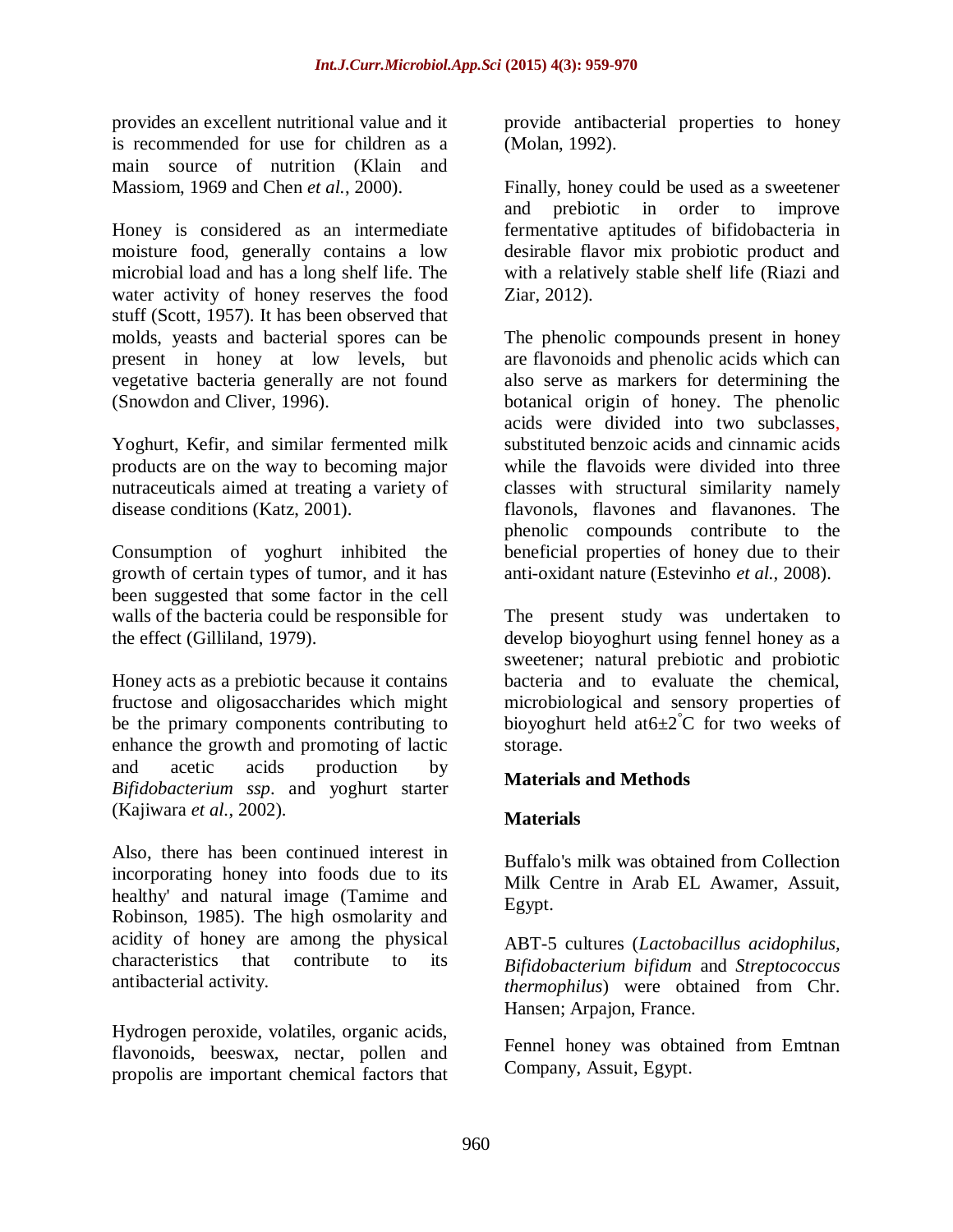# **Methods**

#### **Manufacture of Fortified Bioyoghurt**

Milk was heated to 90ºC for 5 min., and then cooled immediately to 40±1ºC. The milk was inoculated at a rate of 3% with ABT-5 then the milk was divided into four parts. The first part was served as a control and the other three parts were fortified with honey at different levels 5, 10 and 15%. Inoculated milk was dispensed in plastic cups of 100 ml volume and incubated at the fermentation temperature (40°C) until the pH decreased to 4.6. Fermentation was stopped by rapid cooling to  $6\pm1\degree C$ . Yoghurt samples were analyzed when fresh, 3, 7and 14 days of storage (Tamime and Robinson, 1999).

## **Chemical Analysis**

The titratable acidity was determined according to AOAC (2000). The protein and moisture of Bioyoghurt were estimated from the crude nitrogen content of the samples determined by the Kjeldahl and oven-drying methods, respectively (IDF, 1993) and the fat contents were determined by using Gerber and Soxelt according to the methods of (Ling,1963)and (IDF,1986), respectively. Total sugars had been estimated according to Anthron method (Hedge and Hofreiter, 1962) using spectrophotometer (Model Uviline 9400) at 620 nm. Antioxidant compounds (Vitamins A, C and D) were determined by High Performance Liquid Chromatography (HPLC), Agilent Packared (1200 series) equipped with auto sampling injector solvent degasser ultraviolet (UV) detector and quarter HP pump (1200 series), according to Jayaprakasha *et al.* (2003). Also, the concentrations of phenolic compounds were estimated by Jayaprakasha *et al.* (2003). Ash contents were determined

in muffle furnace at 550˚C over night according to AOAC (2000).

Trace elements content had been estimated according to the method by James (1995) in Analytical Chemistry of Foods. The dilutions were applied to the atomic absorption spectrophotometer to estimate the levels of investigated elements (ppm) using atomic absorption spectrophotometer (AA-630-02 Shimadzu-Japan).

## **Microbiological Analysis**

The standard plate count technique was used to enumerate the total bacterial count of bioyoghurt. Appropriate dilutions of bioyoghurt samples were plated in duplicate on an agar medium (IDF, 1991). *Streptococcus thermophillus* and *Bifidobacterium bifidum* were enumerated by the method as described by IDF (1997) and Dave &Shah (1996), respectively. Yeasts & molds and coliform bacteria were enumerated according to the methods of IDF (1985a and b) respectively. Plates containing 20-200 colonies were counted, and the results expressed as colony forming units per gram  $(\text{ctu } g^{-1})$  of sample (IDF, 1991).

#### **Sensory Analysis**

Yoghurt was judged when fresh, and after 3, 7 and 14 days of storage by ten panelists of staff member ofFood Technology Research Section and some normal consumers, using the scores sheet according to Badawi *et al.*(2008).

#### **Statistical Analysis**

Results were evaluated statistically using the software program of the SAS system (SAS, 1999). Differences between means were determined by Duncan's multiple range test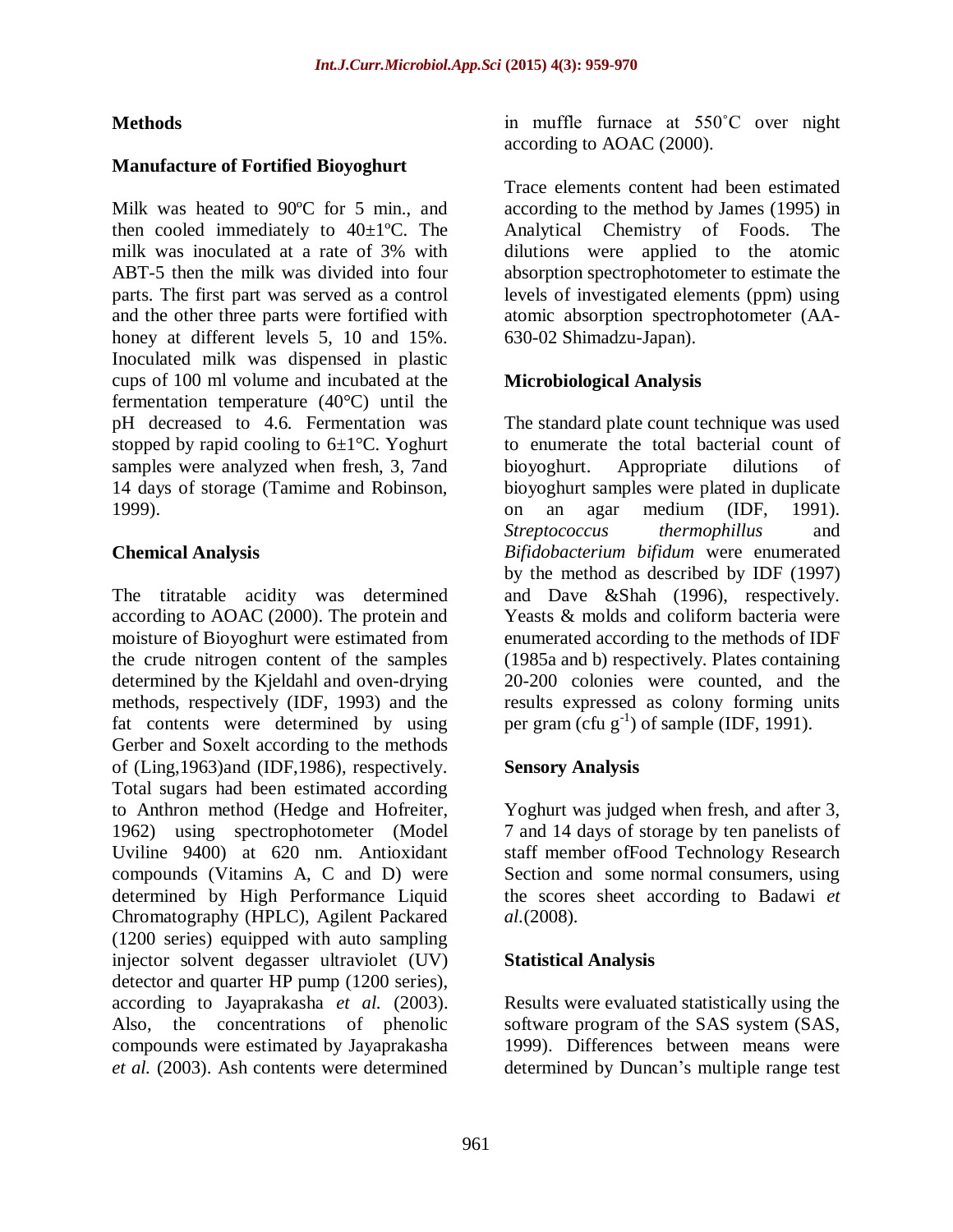at a level of 0.05 probability (Steel & Torrie, 1980).

# **Result and Discussion**

# **The Chemical Composition of Honey**

The chemical parameters of the fennel honey are illustrated in Table (1) and it is clear that the acidity was 47.35 meq/kg, fat content 0.13%, protein 2.45%, moisture 26.37% total solids 73.62%, ash 0.43 % and total sugars 70.37 %. These results are in parallel with those of Buba *et al.*(2013) and Dinkov (2014). While, Ghadge *et al.*(2008) reported that carbohydrate 82.80%, moisture 17.20 fat 0.30% and protein content 0.20% and ash 0.17%, for Bulgarian fennel honey bee. The acidic pH may be due to varying acids and minerals in the honey samples and storage period of product.

Table.2 shows the levels of some trace elements content of fennel honey, the most abundant metal in honey was K (117.95 ppm). Other major metals present in honey were Ca (34.00), Mg (18.70), Na (10.15), Fe (0.60) Zn (0.57) and Cu (0.57ppm) were present in intermediate quantities (Pohl, 2009). These results are in agreement with those of Fernandez- Torres (2005) and Liberato and Morais (2013).

The levels of some antioxidant content of fennel honey are shown in Table (3), vitamin C was the most abundant in honey. These results are lower than those of Chua *et al.* (2013), but higher than obtained by Bogdanov (2012) and Buba *et al.* (2013). On the other hand, both of Vit D and A were found in a lower values.

Table.4 shows that the amount of Oleuropein, Cinnamic, Ellagic, Benzoic, Ferulic, Vanillic, Chlorogenic, Catecol, Catechein, and Protocatchuic were detected. Also Coumarin, Salycilic, Caffeine, Caffeic and Hydroxy tyrosol were not detected in honey samples. These results are in agreement with those of Martos *et al.*(1997) and Aljadi and Kamaruddin (2004). Since different plants contain different phenolic compounds and show variation in their total phenolic content (Zheng and Wang, 2001), the significant variation between Gelam and Coconut honeys in their total phenolic contents is due to the variation in their floral sources. Gelam honey has been shown to contain some phenolic acids, such as gallic, ferulic, caffeic, benzoic, and cinnamic acids, whereas coconut honey contains gallic, caffeic, and benzoic acids, besides some of other unknown phenolic compounds (Aljadi and Kamaruddin, 2004).

## **The Chemical Composition of Bioyoghurt**

Table.5 shows that the titratable acidity content of the developed bioyoghurt was affected by the percentage of added fennel honey and storage period. The titratable acidity content of bioyoghurt was increased significantly ( $p<0.05$ ) with the progressing of storage period in all treatments. On the other hand, the titratable acidity content of bioyoghurt increased with the increasing of the herbs honey concentration. These results are in harmony with those of O'Neil et *al.*(1979), Ghadge *et. al.* (2008) and Rashid and Thakur (2012). They showed that the acidity of fortified yoghurt increases as the concentration of fortification increased, because honey contains organic acids which increase the acidity. That means, acidity of ingredients affects acidity of yoghurt.

The mean value of titratable acidity of fresh samples was lower significantly  $(p<0.05)$ than those of stored samples which are due to the partial fermentation of lactose; also the acidity goes on increasing with the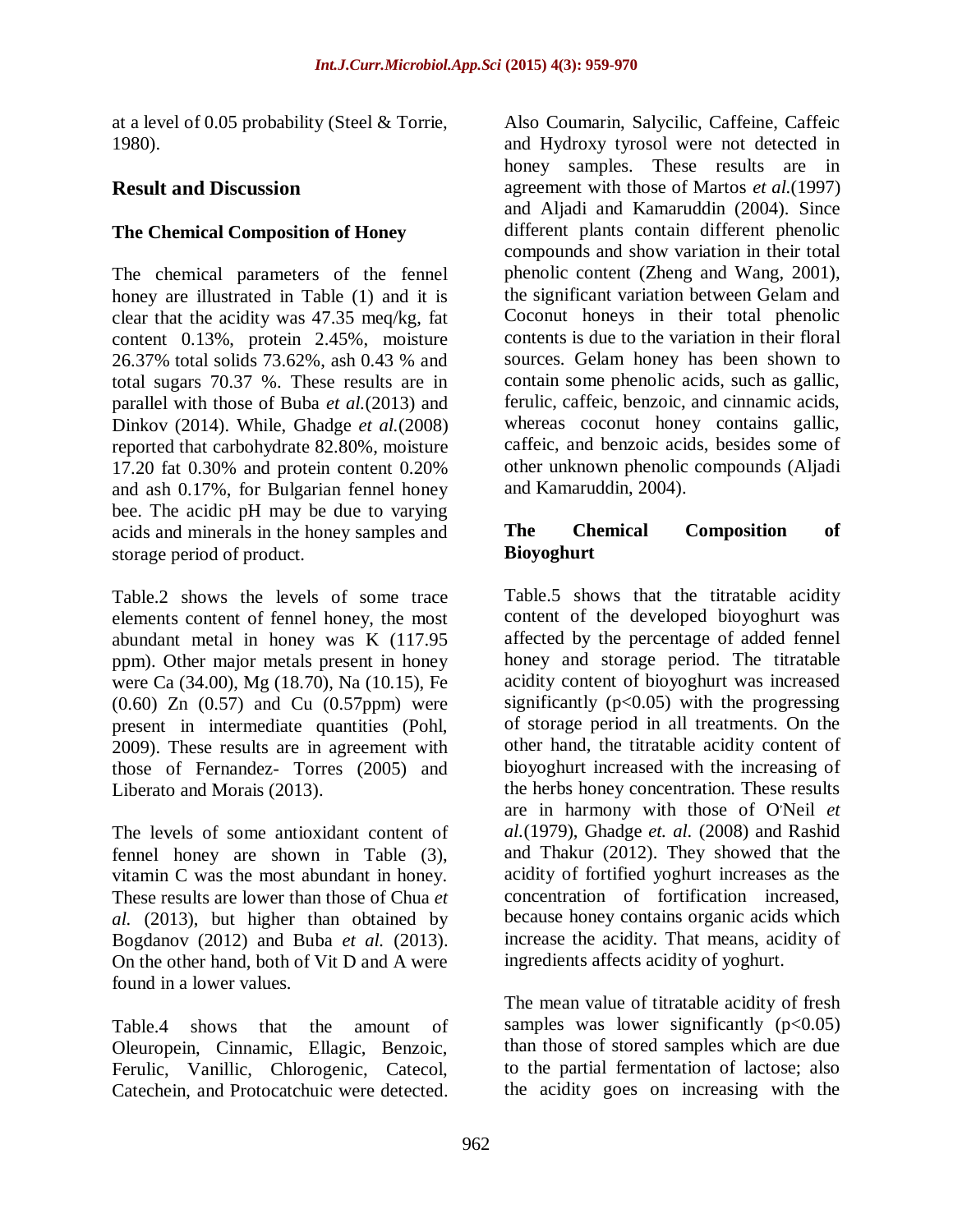progress of the storage period from 0.78 to 0.98% in fresh control and from 1.59% to 1.98 in 15% honey bioyoghurt at the end of storage period.

These results are in compatible with those of Chick *et al.* (2001) who found that honey was not inhibitory to *S. thermophilus*, *L. delbrueckii* ssp. *bulgaricus*, or *B. bifidum* at a level of 5% with honey enhancing lactic acid production by bifidobacteria.

The mean values of fat content in honey bioyoghurt increased as well as the increasing of honey. The mean values of fat content tend to slightly decreased with the progress of the storage period. These results are in agreement with those of Wedad and Owayss (2009) who observed that the presence of bee honey had insignificant influence on fat content in the resultant yoghurt. On the other hand, O, Neil *et al.*(1979), Ghadge *et al.* (2008) and Rashid and Thakur (2012) showed that there was a decreasing in fat percentage with increase in concentration honey in yoghurt.

The mean values of protein content increased insignificantly  $(p<0.05)$  with the increasing in the percentage of fennel honey, because honey contains low protein content 2.45%, these finding is nearly coincided with the results of Rashid and Thakur (2012). The highest mean protein percentage score was recorded in the honey bioyoghurt 15% at the end of storage period.

Generally, the total solids increased with the increasing in the percentage of fennel honey because honey contains higher amounts of total solids (Rashid and Thakur, 2012).

The highest mean in total solid percentage score was recorded in 15% honey bioyoghurt, and increased at the end of storage period. These results are in partly

agreement with those of Wedad and Owayss (2009) who showed that the variations in the moisture content of yoghurt samples were found to be insignificant during storage, but it was significant among treatments.

The mean values of ash content decreased significantly ( $p<0.05$ ) with the increasing of honey, because fennel honey contains low ash content (0.43%). The highest mean ash content score was recorded in control bioyoghurt and during storage period was decreased gradually till the end of storage. The variations in the ash content of yoghurt samples were found to be insignificant ( $P \leq$ 0.05) during storage. These results are in harmony with those of Wedad and Owayss (2009).

Data in Table (7) show that the total plate count, *Str. thermophilus* and *B. bifidum* counts of bioyoghurt were affected by the addition of honey and storage periods. Mostly the total viable bacterial count increased gradually till the end of the storage period. However, the total bacterial counts of bioyoghurt containing 10% honey were higher than that of the control in fresh and at the end of the storage period. Similar results are obtained by Stijeptic (2012) who found that yoghurt enriched with combination of whey protein concentrate and 4% honey had the highest value of lactic acid during the storage period. These results are in accordance with those of Abd-Elsalam *et al.* (2011) and Dzomba *et al.* (2013) and they found that the total plate count for all treatments increased through the first two weeks of storage period, then declined at the third weeks, the control samples showed the lowest count during the storage period, whereas the treatments with the highest count was that of supplemented with honey and probiotic bacteria*.*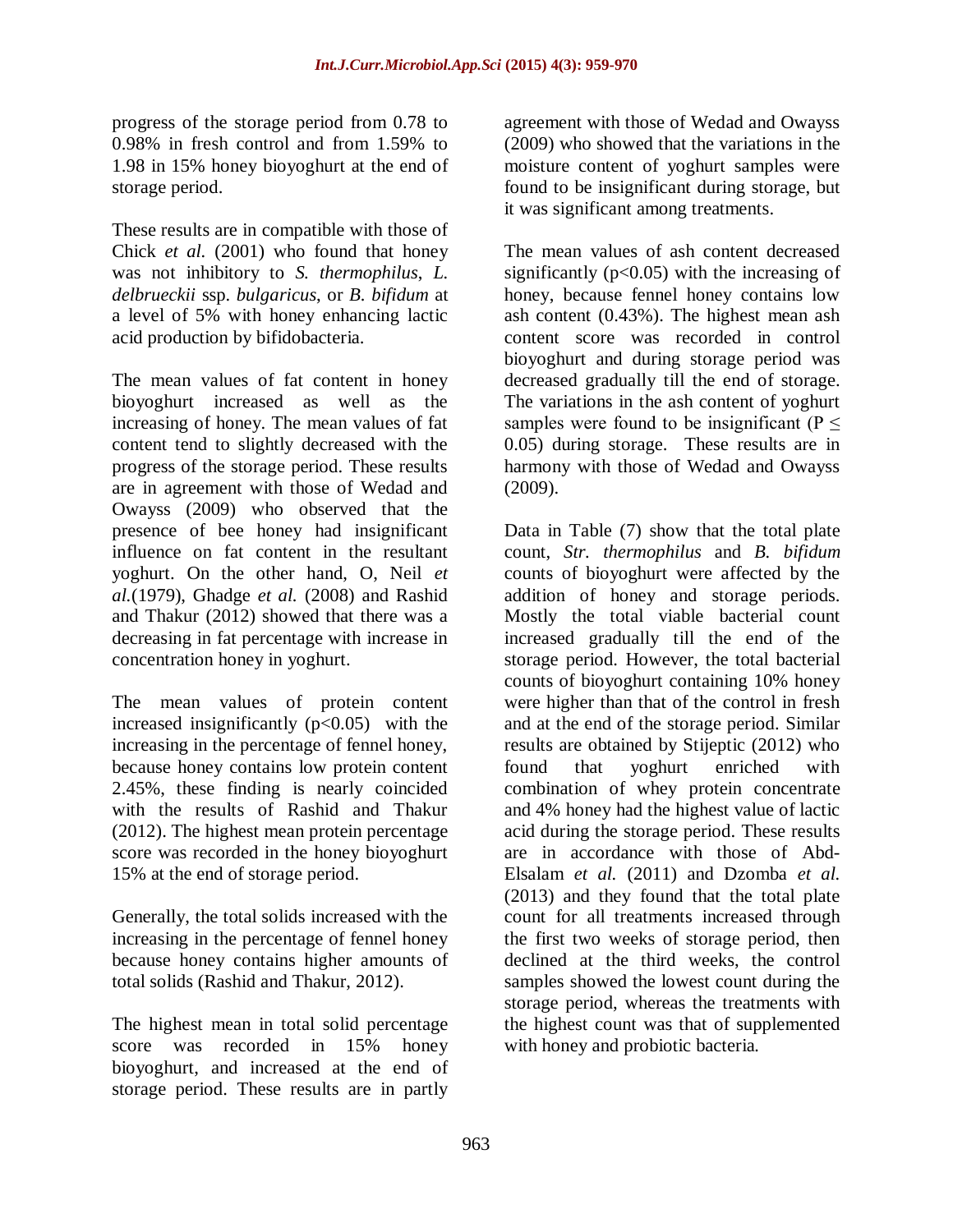Counts of *Str. thermophillus* bacteria increased gradually in all treatments up to the end of storage period except the control samples up to the 7 days of storage period. These results might be due to the effect of cold storage and acidity development on bacterial growth. These results are in agreement with those of Abd- Elsalam *et al.* (2011) they showed that counts of *Str. thermophillus and Lb. bulgaricus* increased up to the second week of storage period, and then decreased gradually in all treatments up to the end of storage period. However, Rashid and Thakur (2012) reported that the highest mean viability of *Str. thermophillus*  and *Lb. bulgaricus* were recorded in 10% honey yoghurt. Also, Varga (2006) mentioned that the presence of honey at 1.0% to 5.0% (w/v) did not significantly influence the viability of microorganisms (i.e., *Streptococcus thermophilus* and *Lactobacillus delbrueckii ssp. bulgaricus*) in yoghurt held at 4 °C for 14 days. Counts of *Bifidobacteria* increased gradually in all honey bioyoghurt samples up to the end of storage period. The count decreased with the increase of honey concentration. It is clear

that the 5% fennel honey enhancement the growth of *Bifidobacteria* compared with plain, 10 and 15% fennel honey bioyoghurt.

The counts of yeasts and moulds were not detected till the 7 days of storage period; this might be due to the severe of heat treatments, the microbial load of added honey and antimicrobial effects of fennel honey. These results are in agreement with those of El-Nagar & Shenana (1998) and El-Nagar and Brennan (2001).

On the other hand, the coliform bacteria counts were not detected in both fresh and at the end of storage period in all treatments; this might be due to the severe of heat treatments of milk and the role of lactic acid bacteria in preservation of the products which associated with their ability to produce a range of antimicrobial compounds. These results are in agreement with those of El-Nagar and Brennan (2001), Tammam *et al.* (2011) and Rashid and Thakur (2012).

| Acidity<br>meq/kg | Moisture | Total solids | Total<br>sugars | Total<br>protein | Fat    | Ash  |
|-------------------|----------|--------------|-----------------|------------------|--------|------|
| 41.5.             | 26.37    | 3.62<br>72   | 70.37           | 2.45             | U. I J | 0.43 |

**Table.1** Chemical composition of fennel honey samples

**Table.2** Some elements content (ppm) fennel honey samples

| Mg              | $\cdot$ $\cdot$<br>Na | ∸             | . .<br>Mn         | Fe   | $\overline{\phantom{a}}$<br>n<br>∪a | $\overline{ }$<br>' т<br>ДП          | -<br>Ùи                          |
|-----------------|-----------------------|---------------|-------------------|------|-------------------------------------|--------------------------------------|----------------------------------|
| $\sim$<br>10.IU | 10.IJ                 | $\Omega$<br>. | $\Omega$<br>v.v∠v | 0.60 | 34.00                               | $-$<br>$\mathsf{v} \cdot \mathsf{v}$ | $-$<br>$\mathsf{v} \mathsf{v}$ . |

**Table.3** Some vitamins content (ppm) of fennel honey samples

| Vitamin A | $V$ itamin $D$  | Vitamin $\Gamma$ |
|-----------|-----------------|------------------|
|           | $^{\prime}$ ) ( |                  |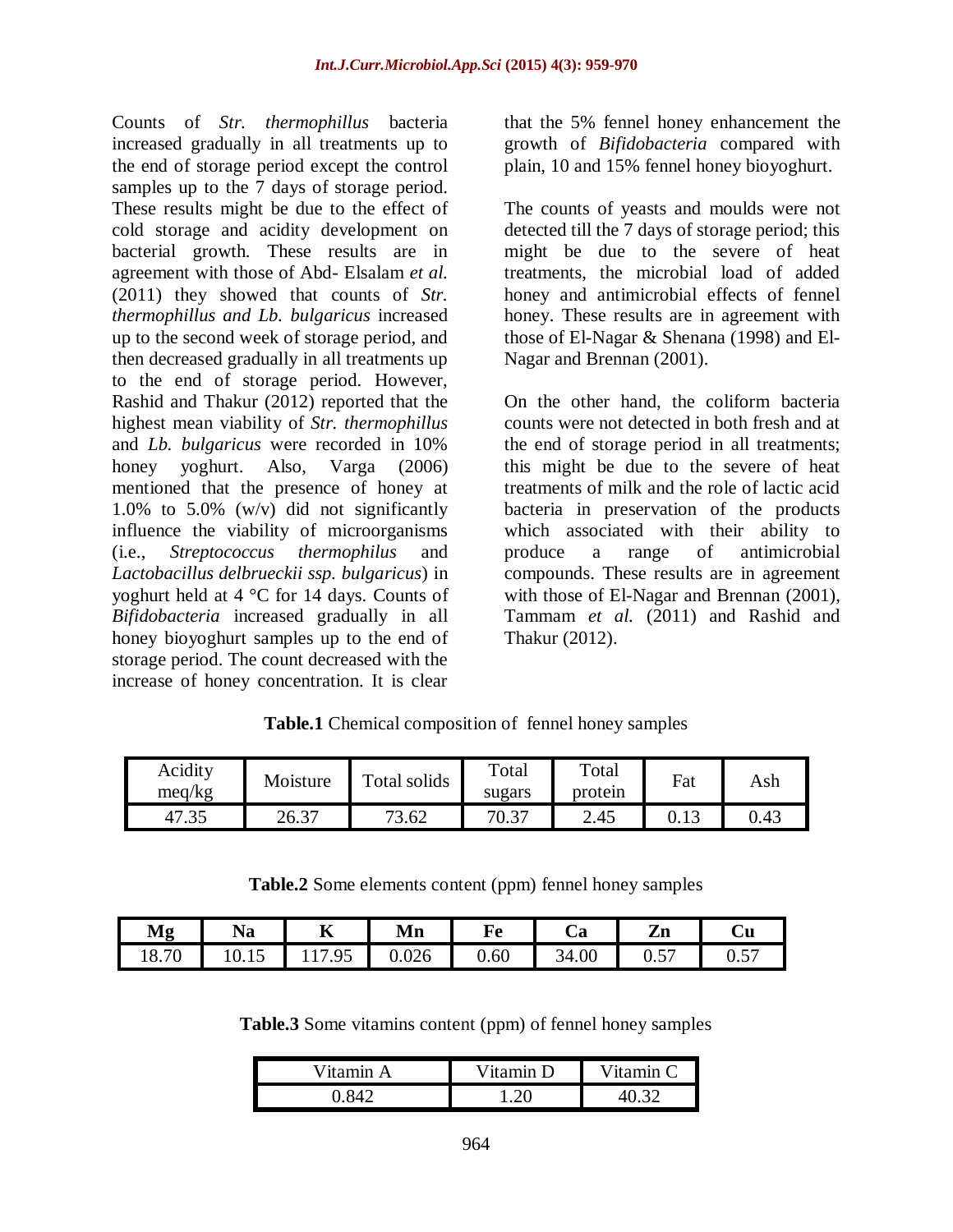#### *Int.J.Curr.Microbiol.App.Sci* **(2015) 4(3): 959-970**

| Phenolic compounds | ppm       | Phenolic compounds | ppm       |  |  |  |
|--------------------|-----------|--------------------|-----------|--|--|--|
| Oleuropein         | 1.68      | Vanillic           | 2.43      |  |  |  |
| Cinnamic           | 4.72      | Caffeic            | <b>ND</b> |  |  |  |
| Coumarin           | $ND^*$    | Chlorogenic        | 29.08     |  |  |  |
| Ellagic            | 0.012     | Catecol            | 71.82     |  |  |  |
| Benzoic            | 90.95     | Catechein          | 0.005     |  |  |  |
| Salycilic          | <b>ND</b> | Protocatchuic      | 23.45     |  |  |  |
| Ferulic            | 4.16      |                    | <b>ND</b> |  |  |  |
| Caffeine           | <b>ND</b> | Hydroxy tyrosol    |           |  |  |  |
| *ND: Not Detected  |           |                    |           |  |  |  |

# **Table.4** Phenols content (ppm) of fennel honey samples

# **Table.5** Influence of storage period on the chemical composition of bioyoghurt fortified with fennel honey

|                                 |                | Storage periods (days)          |                   |                        |                   |                   |
|---------------------------------|----------------|---------------------------------|-------------------|------------------------|-------------------|-------------------|
| Components $(\%).$              | Treatments     | Fresh                           | 3                 | 7                      | 14                | Mean              |
|                                 | Control        | 0.78                            | 0.84              | 0.90                   | 0.98              | $0.88^{d}$        |
|                                 | T1             | 1.31                            | 1.37              | 1.55                   | 1.60              | 1.46 <sup>c</sup> |
| <b>Titratable Acidity</b>       | T <sub>2</sub> | 1.50                            | 1.67              | 1.75                   | 1.88              | $1.70^{5}$        |
|                                 | T <sub>3</sub> | 1.59                            | 1.70              | 1.81                   | 1.98              | $1.77^{\rm a}$    |
|                                 | Mean           | 1.30 <sup>d</sup>               | 1.40 <sup>c</sup> | $1.50^b$               | $1.61^{\circ}$    |                   |
|                                 | Control        | 3.92                            | 3.80              | 3.82                   | 3.78              | $3.83^d$          |
|                                 | T <sub>1</sub> | 4.07                            | 4.03              | 4.03                   | 3.90              | 4.01 <sup>c</sup> |
| Fat                             | T <sub>2</sub> | 4.13                            | 4.10              | 4.07                   | 4.00              | 4.08 <sup>b</sup> |
|                                 | T <sub>3</sub> | 4.20                            | 4.17              | 4.13                   | 4.10              | $4.15^{\text{a}}$ |
|                                 | Mean           | 4.08 <sup>a</sup>               | $4.04^{b}$        | 4.01 <sup>b</sup>      | $3.95^{\circ}$    |                   |
|                                 | Control        | 4.19                            | 4.06              | 3.90                   | 3.80              | 3.98 <sup>c</sup> |
|                                 | T <sub>1</sub> | 4.58                            | 4.24              | 4.10                   | 4.14              | $4.26^{b}$        |
| <b>Total Protein</b>            | T <sub>2</sub> | 4.80                            | 4.50              | 4.36                   | 4.20              | $4.46^{b}$        |
|                                 | T <sub>3</sub> | 5.24                            | 5.00              | 4.97                   | 4.30              | $4.88^{a}$        |
|                                 | Mean           | 4.70 <sup>a</sup>               | $4.45^{b}$        | $4.33^{\overline{bc}}$ | 4.11 <sup>c</sup> |                   |
| Control. Plain bioyoghurt       |                | T1. Bioyoghurt 5% fennel honey  |                   |                        |                   |                   |
| T2. Bioyoghurt 10% fennel honey |                | T3. Bioyoghurt 15% fennel honey |                   |                        |                   |                   |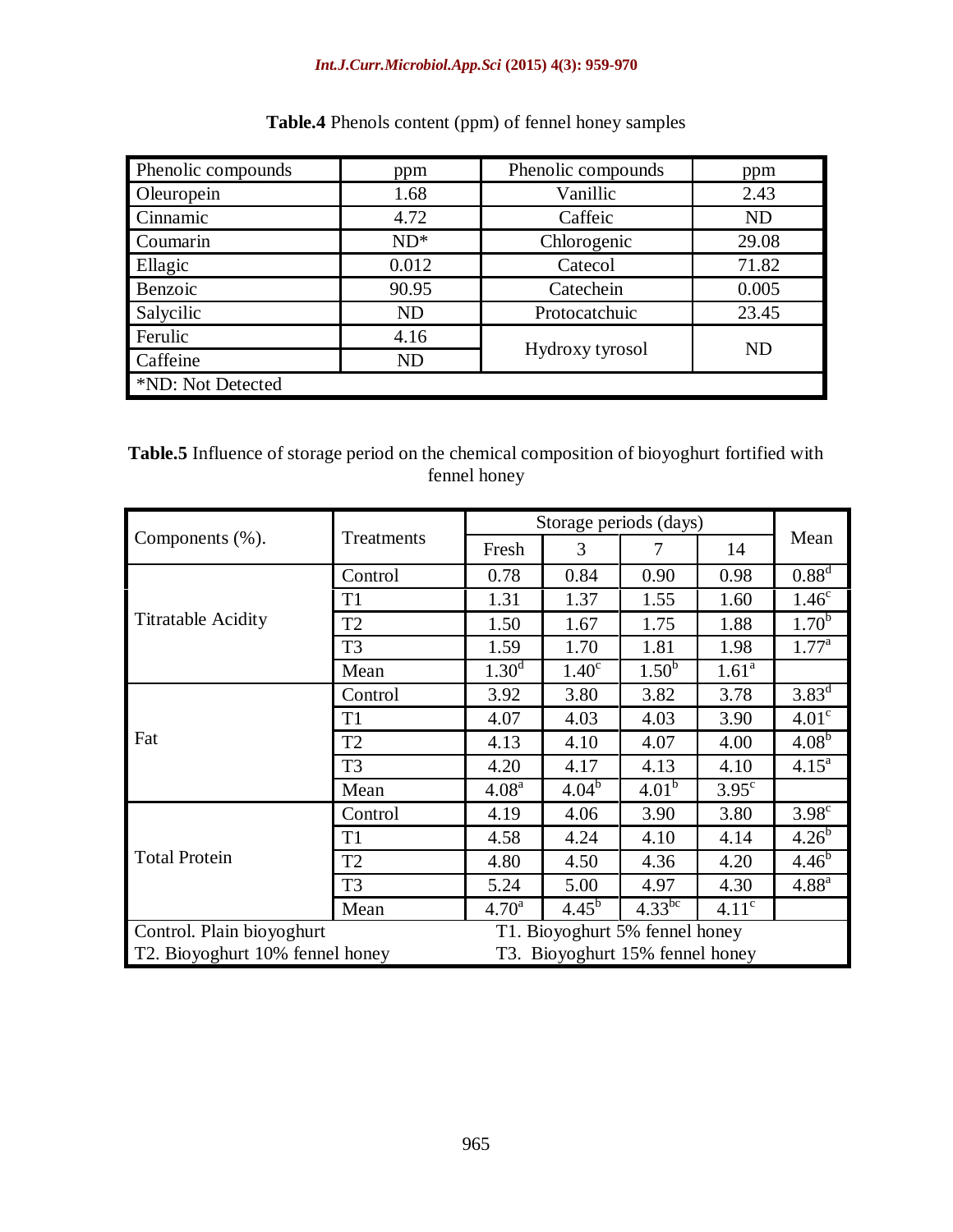|                     | <b>Treatments</b> | Storage periods (days) |                |                |           | Mean               |
|---------------------|-------------------|------------------------|----------------|----------------|-----------|--------------------|
| Components $(\%).$  |                   | Fresh                  | 3              | 7              | 14        |                    |
|                     | Control           | 9.33                   | 10.17          | 11.68          | 13.12     | 11.08 <sup>d</sup> |
|                     | T <sub>1</sub>    | 12.59                  | 13.12          | 14.14          | 14.95     | $13.70^{\circ}$    |
| <b>Total Solids</b> | T2                | 13.247                 | 13.48          | 14.95          | 15.04     | $14.18^{b}$        |
|                     | T <sub>3</sub>    | 16.97                  | 16.98          | 17.71          | 17.93     | $17.40^a$          |
|                     | Mean              | $13.03^d$              | $13.44^c$      | $14.62^{b}$    | $15.26^a$ |                    |
|                     | Control           | 0.89                   | 0.86           | 0.86           | 0.75      | $0.84^{\rm a}$     |
|                     | T <sub>1</sub>    | 0.75                   | 0.66           | 0.63           | 0.60      | $0.66^{b}$         |
| Ash                 | T2                | 0.69                   | 0.61           | 0.60           | 0.57      | $0.62^{\circ}$     |
|                     | T <sub>3</sub>    | 0.59                   | 0.60           | 0.60           | 0.57      | $0.59^d$           |
|                     | Mean              | $0.73^{\rm a}$         | $0.68^{\rm b}$ | $0.67^{\circ}$ | $0.62^d$  |                    |

**Table.6** Influence of storage period on the chemical composition of bioyoghurt fortified with fennel honey

**Table.7** Influence of storage period on the bacteriological analysis of bio yoghurt fortified with fennel honey

| Microbiological                |                     |                | Storage periods (days) |     |     |
|--------------------------------|---------------------|----------------|------------------------|-----|-----|
| Properties<br>$(cfu x10^6/gm)$ | Treatments<br>Fresh | 3              | 7                      | 14  |     |
|                                | Control             | 60             | 150                    | 170 | 174 |
| Total plate count              | T <sub>1</sub>      | 119            | 180                    | 210 | 216 |
|                                | T <sub>2</sub>      | 110            | 159                    | 202 | 191 |
|                                | T <sub>3</sub>      | 100            | 140                    | 140 | 170 |
|                                | Control             | 16             | 35                     | 47  | 43  |
| Str. thermophillus count       | T <sub>1</sub>      | 40             | 44                     | 41  | 45  |
|                                | T <sub>2</sub>      | 20             | 34                     | 35  | 38  |
|                                | T <sub>3</sub>      | 20             | 33                     | 30  | 36  |
|                                | Control             | $\overline{7}$ | 38                     | 33  | 35  |
|                                | T <sub>1</sub>      | 24             | 39                     | 45  | 54  |
| Bifidobacteria count           | T <sub>2</sub>      | 21             | 32                     | 40  | 44  |
|                                | T <sub>3</sub>      | 10             | 31                     | 35  | 38  |
| Yeasts &Moulds count           | Control             | $ND^*$         | <b>ND</b>              | 31  | 31  |
|                                | T <sub>1</sub>      | <b>ND</b>      | <b>ND</b>              | 68  | 50  |
|                                | T <sub>2</sub>      | <b>ND</b>      | <b>ND</b>              | 57  | 42  |
|                                | T <sub>3</sub>      | <b>ND</b>      | <b>ND</b>              | 35  | 30  |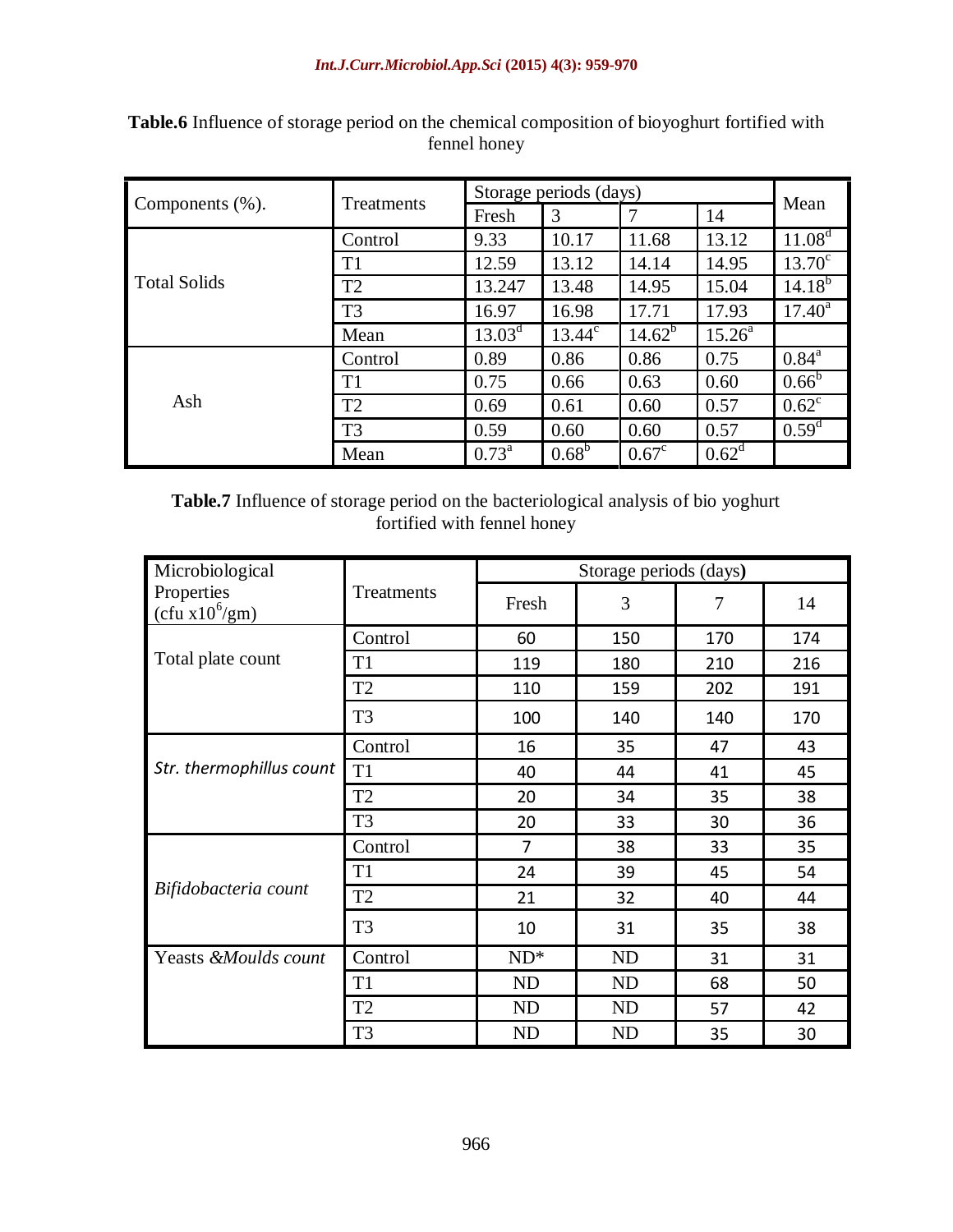| Sensory                         | Treatments     | Storage period (days) |    |    |    |
|---------------------------------|----------------|-----------------------|----|----|----|
| Properties                      |                | Fresh                 | 3  | 7  | 14 |
|                                 | Control        | 33                    | 30 | 28 | 26 |
|                                 | T1             | 43                    | 42 | 41 | 40 |
| Flavour $(45)$                  | T <sub>2</sub> | 41                    | 41 | 41 | 40 |
|                                 | T <sub>3</sub> | 43                    | 42 | 40 | 38 |
|                                 | Control        | 29                    | 28 | 26 | 10 |
| <b>Body</b><br>and              | T <sub>1</sub> | 29                    | 29 | 28 | 26 |
| Texture (30)                    | T <sub>2</sub> | 24                    | 24 | 24 | 23 |
|                                 | T <sub>3</sub> | 23                    | 23 | 22 | 23 |
|                                 | Control        | 14                    | 12 | 11 | 5  |
|                                 | T <sub>1</sub> | 13                    | 13 | 13 | 11 |
| Appearance (15)                 | T <sub>2</sub> | 13                    | 13 | 13 | 11 |
|                                 | T <sub>3</sub> | 10                    | 12 | 11 | 12 |
|                                 | Control        | 8                     | 7  | 6  | 5  |
|                                 | T1             | 9                     | 6  | 5  | 5  |
| <b>Acidity</b> (10)             | T <sub>2</sub> | 7                     | 6  | 5  | 5  |
|                                 | T <sub>3</sub> | 5                     | 5  | 5  | 5  |
|                                 | Control        | 84                    | 77 | 71 | 46 |
| <b>Scores</b><br><b>Overall</b> | T <sub>1</sub> | 94                    | 90 | 87 | 82 |
| (100)                           | T <sub>2</sub> | 85                    | 84 | 83 | 79 |
|                                 | T <sub>3</sub> | 81                    | 82 | 78 | 78 |

**Table.8** Influence of storage period on the properties of fennel bioyoghurt

Furthermore, the aerobic & anaerobic bacteria counts were not detected in all treatments except 15% honey bioyoghurt at the third day to the end of storage period, this might be due to the microbial load of honey added and the post contamination after manufacture and at the end of storage period in all treatments; this might be due to the severe of heat treatments of milk and the role of lactic acid bacteria in preservation of the products which associated with their ability to produce a range of antimicrobial compounds. Nearly the same results are recorded by Abdel Fattah (2006) who mentioned that the aerobic bacteria counts were not detected till the fifth day of storage period. Fennel honey bioyoghurt containing 5, 10 and 15% gained higher scores for flavour than that control in fresh and during the storage period till 14 days. However,

bioyoghurt with 5 and 10% fennel honey gained the highest scores for flavour at the end of storage period (Table 8).

Also, Table (8) shows that bioyoghurt with 5% fennel honey gained higher scores for body & texture appearance during the storage period. However, bioyoghurt containing 5% of fennel honey recorded the highest values for overall sensory attributes as compared to other treatments at the end of storage period followed by 10% fennel honey.

Bioyoghurt of acceptable chemical, microbiological and sensory properties can be prepared using 3% ABT-5 cultures and 5% fennel honey. The fresh and stored (for 7 days) product recorded high values for all sensory attributes.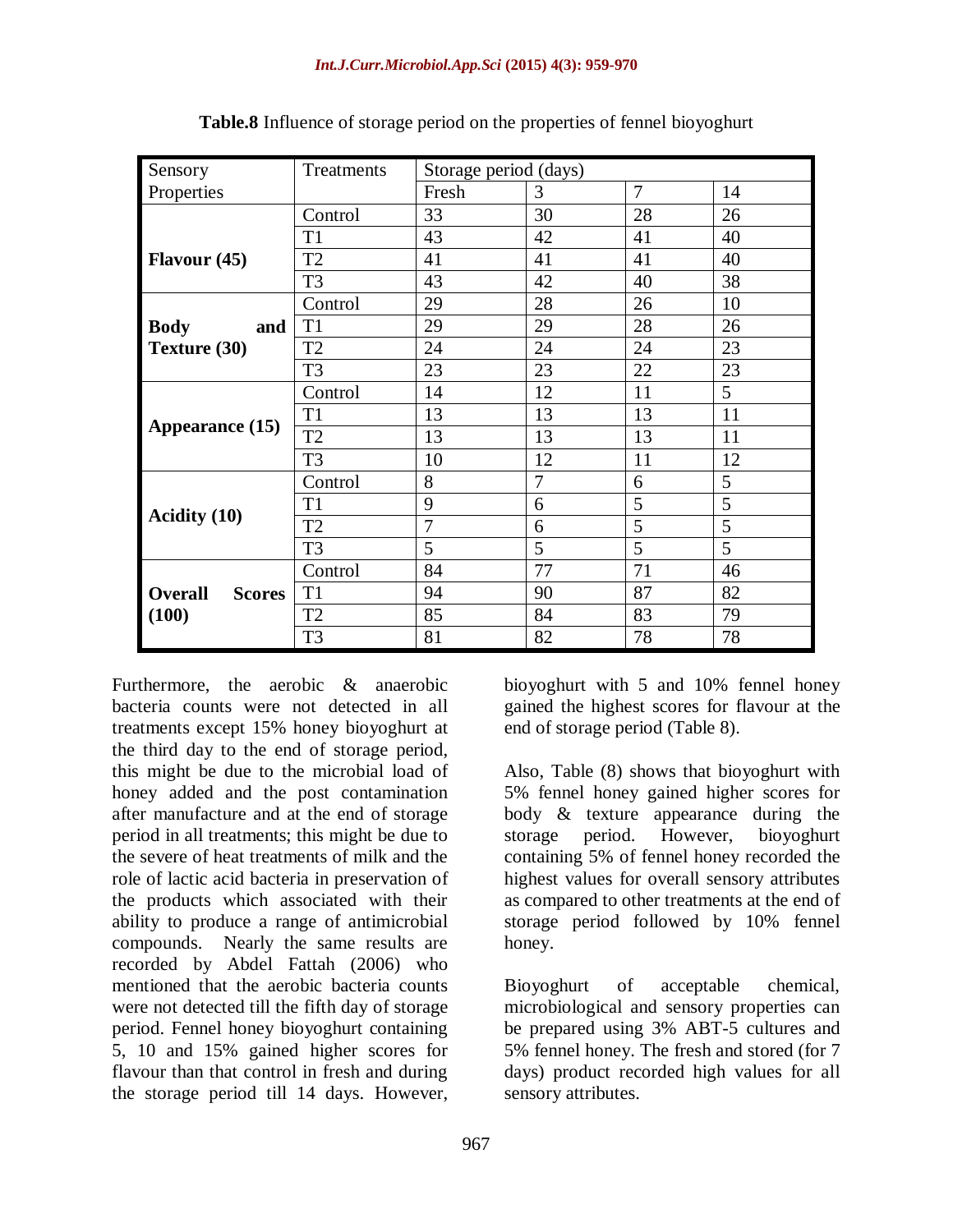# **References**

- A.O.A.C. Association of Official Analytical Chemists (2000). Official Methods of Analysis of Association of Official Agriculture Chemists. Wiscosin. George Banta Co. Inc.
- Abdel-Fattah, S.A. (2006). Antibacterial and antifungal impact of honey on milk and yoghurt quality. Minufiya J. 4(1):23-32.
- Aljadi, A.M. and Kamaruddin, M.Y. (2004). Evaluation of the phenolic contents and antioxidant capacities of two Malaysian floral honeys. Food Chemistry 85: 513–518.
- Abd El-Salam, A., Baraka, Abeer, Zayan F. and Mailam M.A. (2011). Effect of fortification with honey and *Bifidobacterium* strain on the characteristics of yoghurt. Egyptian J. Dairy Sci. 39: 65-74.
- Allia, R. and Thakur, Er.S.N. (2012). Studies on quality parameters of set yoghurt prepared by the addition of honey. International J. of Scientific and Research Publications2 (9):1-10.
- Badawi, R.M., Hamed, A.I., Kebary, K.M.K. and El- Sayed, H.A. (2008). Effect of replacing milk fat with fat replacers on the quality of stirred yoghurt. Egyptian J. Dairy Sci. 36:197-206.
- Bogdanov, S. (2012). Honey as nutrient and functional food. Bee Product Sci.15:1- 37.
- Buba, F.,Gidado, A. and Shugaba, A.(2013). Analysis of biochemical composition of honey samples from North-East Nigeria. Biochem Anal Biochem. 2 (3): 139.
- Chen, L., Mehta, A., Berenbaum, M., Zangerl, A. R. and Engeseth, N. J. (2000). Honeys from different floral sources as inhibitors of enzymatic browning in fruit and vegetable

homogenates. J. of Agricultural and Food Chemistry 48:4997–5000.

- Chick, H., Shin, H.S. and Ustunol, Z. (2001). Growth and acid production by lactic acid bacteria and bifidobacteria in skim milk containing honey. J. Food Sci. 6: 478-481.
- Chua, L.S., Rahaman, N.A., Adnan, N.A. and Tan, T.T.E. (2013). Antioxidant activity of three honey samples in relation with their biochemical components. J. of Analytical Methods in Chemistry Volume 2013July: 1-8.
- Dave, R.I. and Shah, N.P. (1996). Evaluation of media for selective enumeration of *Streptococcus thermophilus, Lactobacillus delbrueckii subsp*. *bulgaricus, L. acidophilus and bifidobacteria*. J. Dairy Sci. 79: 1529–1536.
- Dinkov, D.H. (2014).Quality parameters of bulgarian kinds of bee honey. Mac Vet Rev. 37 (1): 35-41.
- Dzomba, P., Ngoroyemoto, N. and Musarurwa, R. (2013). Antioxidant capacity and microbial attributes of raw cow milk fortified with *Hypotrigonasquamuligera*honey, Global J. of Medical Research Microbiology and Pathology 13 (3):9- 12.
- El-Nagar, G.F. and Brennan, C.S. (2001). The influence of fiber addition on the texture and quality of stirred yoghurt. Proc.  $8<sup>th</sup>$  Egyptian Conf. for Dairy Science and Technology: 505-523.
- El-Nagar, G.F. and Shenana, M.E. (1998). Production and acceptability of Bioyoghurt. Proc.  $7<sup>th</sup>$  Egyptian Conf. for Dairy Science and Technology: 227-240.
- Estevinho, L., Pereira, A.P., Moreira, L., Dias, L.G. and Pereira, E. (2008). Antioxidant and antimicrobial effects of phenolic compounds extracts of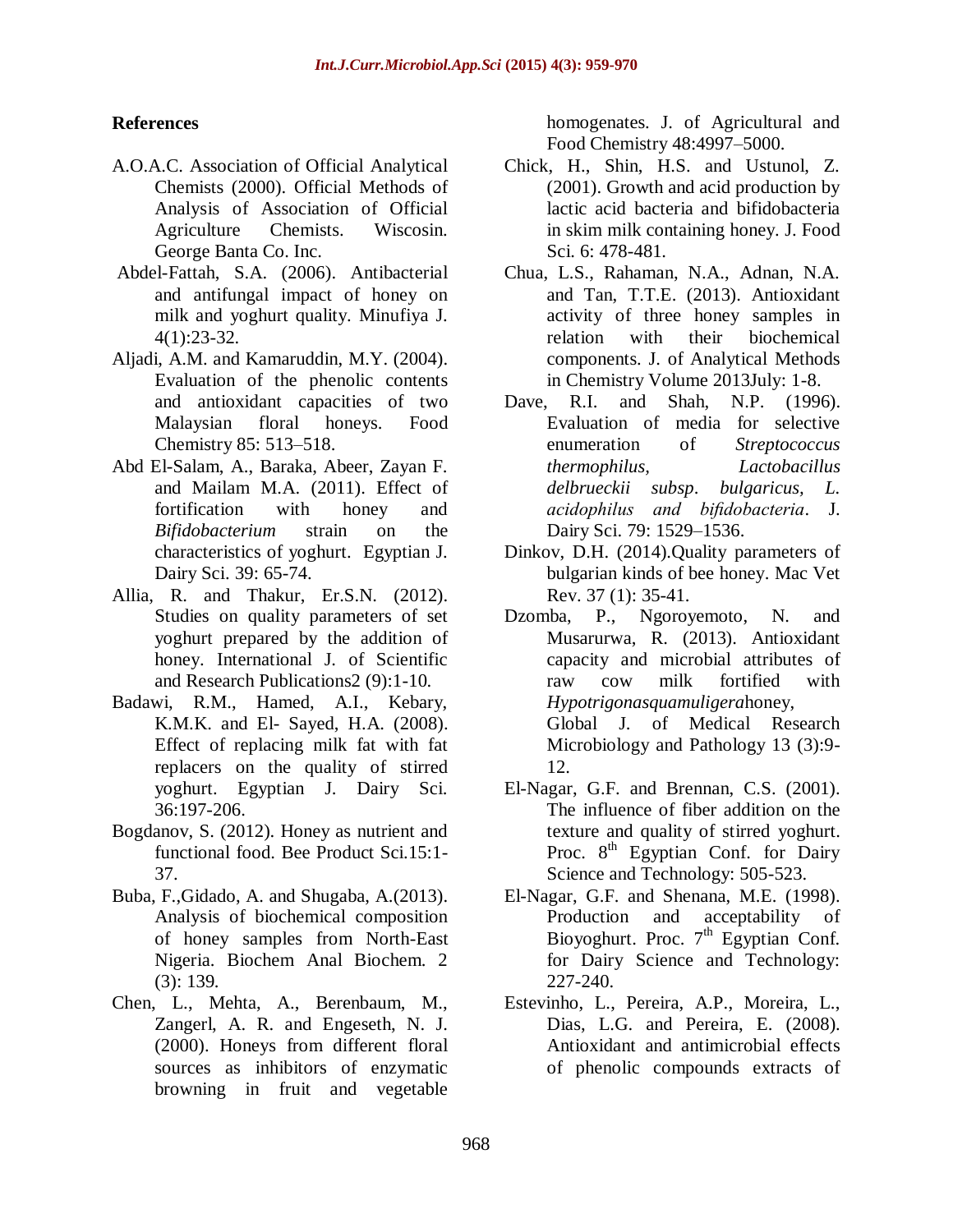Northeast Portugal honey. Food and Chemistry Toxicology 46: 3774 -3779.

- Fernandez-Torres. (2005). Mineral content and botanical origin of Spanish honeys. Talanta 65: 686-691.
- Ghadge, P.N., Prasad, K. and Kadam, P.S. (2008). Effectof fortification on the phsico-chemical and sensory properties of buffalo milk yoghurt. Electronic J. of Environmental, Agricultural and Food Chemistry 7 (5): 2890-2899.
- Gilliland, S.E. (1979). Beneficial interrelationships between certain microorganisms and humans. candidate microorganisms for use as dietary adjuncts. J. Food Protection42:164.
- Hedge, J.E. and Hofreiter, B.T. (1962). In. Carbohydrate Chemistry, 17 (Eds.Whistler R.L. and BeMiller.J.N.) Academic Press, New York.
- IDF. (1985a). Milk and milk products. Detection and enumeration of yeasts and moulds. International Dairy Federation Standard 94A.
- IDF. (1985b). Milk and milk products. Enumeration of coliforms colony counts technique and most probable number technique at 30ºC. International Dairy Federation Standard 73A.
- IDF. (1986). Cheese & processed cheese. determination of fat content, Schmid-Bondzynski-ratzlaff method. International Dairy Federation Standard 5B.
- IDF.(1991).Butter, fermented milks and fresh cheese. Enumeration of contaminating microorganisms. Colony count technique at 30ºC. International Dairy Federation Standard 153.
- IDF. (1993). Milk. Protein determination, determination of nitrogen content. Kjeldahl method and calculation of

crude protein content. Brussels. International Dairy Federation Standard 20B.

- IDF. (1997). Yoghurt. Enumeration of Characteristic microorganisms. Colony count technique at 37ºC. International Dairy Federation Standard 117B.
- James, C.S. (1995). Analytical Chemistry of Foods. Blackie Academic & Professional. London. England.
- Jayaprakasha, G.K., Tamil Selvi A. and Sakariah, K.K. (2003). Antimicrobial and antioxidant activities of grape (*Vitis vinifera*) seed extracts. Food Res Int. 36:117–122.
- Kajiwara, S., Gandhi, H., Ustunol, Z. (2002). Effect of honey on the growth and acid production by human intestinal *Bifidobacterium* spp.. An in vitro comparison with commercial oligosaccharides and inulin. J. Food Prot. 65: 214-218.
- Katz, F. (2001). Active cultures add function to yohgurt and other foods. Food Technology 55 (3): 46-49.
- Klain, U. and Massimo, L. (1969). Clinical findings on the importance of milk and honey in infant nutrition. Minerva Pediatrica 21:1821–1825.
- Liberato, M.T.C. and Morais, S.M. (2013). Physicochemical properties and mineral and protein content of honey samples from Ceara State, Northeastern Brazil. Food Sci. Techno Campinas 33(1): 38-46.
- Ling, E.R., (1963). A Text Book of Dairy Chemistry. 3rd Edn., Vol. 2 Chapman and Hall Ltd., London, UK.
- Martos, I., Cossentini, M., Ferreres, F. and Tomas-Barberan, F. A. (1997). Flavonoid composition of Tunisian honeys and propolis. J. of Agricultural and Food Chemistry 45:2824–2829.
- Mckinley, M.C. (2005). The nutrition and health benefits of yoghurt. Inter. J. Dairy Technol. 58:1–12.